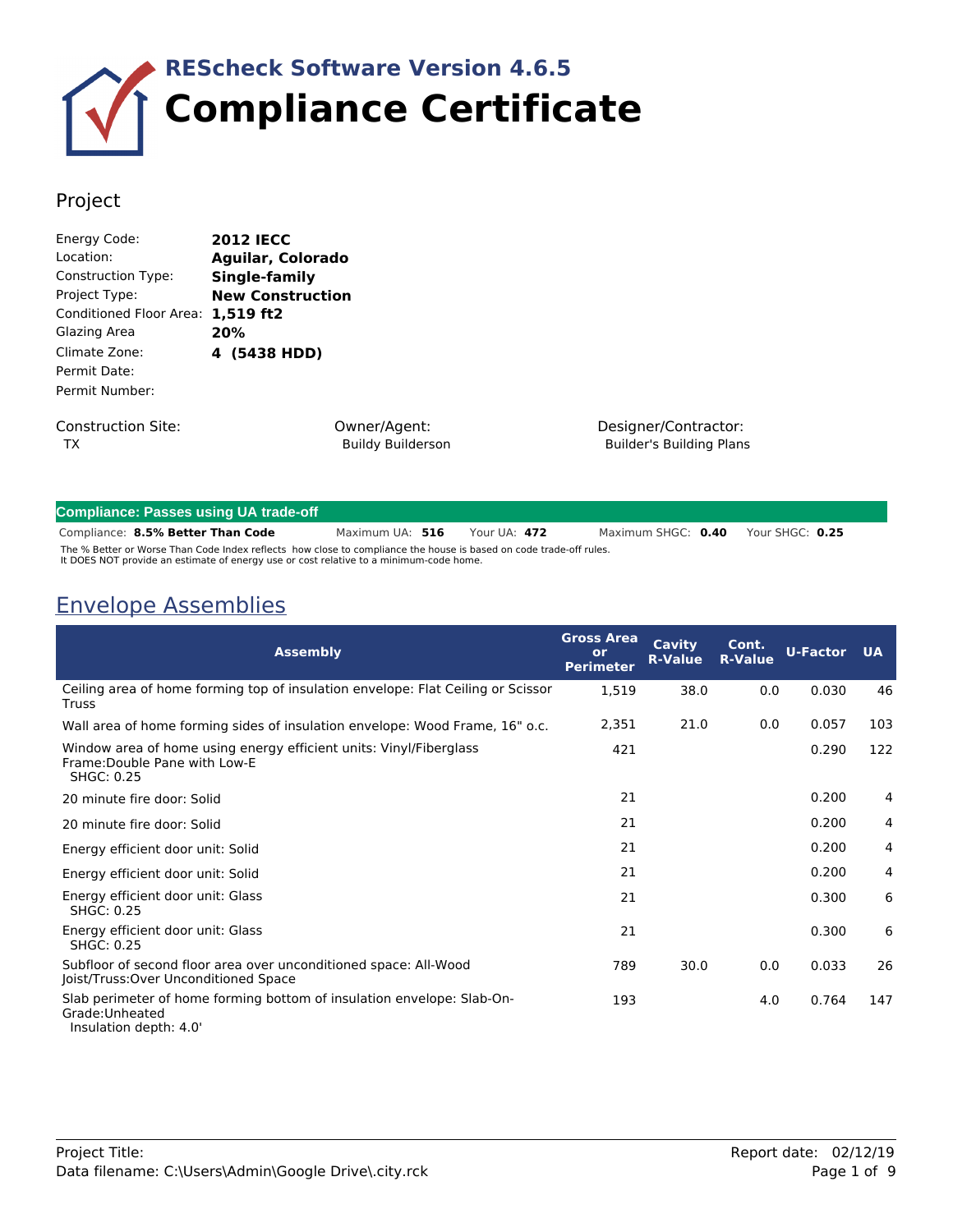*Compliance Statement:* The proposed building design described here is consistent with the building plans, specifications, and other calculations submitted with the permit application. The proposed building has been designed to meet the 2012 IECC requirements in RES*check* Version 4.6.5 and to comply with the mandatory requirements listed in the RES*check* Inspection Checklist.

Name - Title Signature Date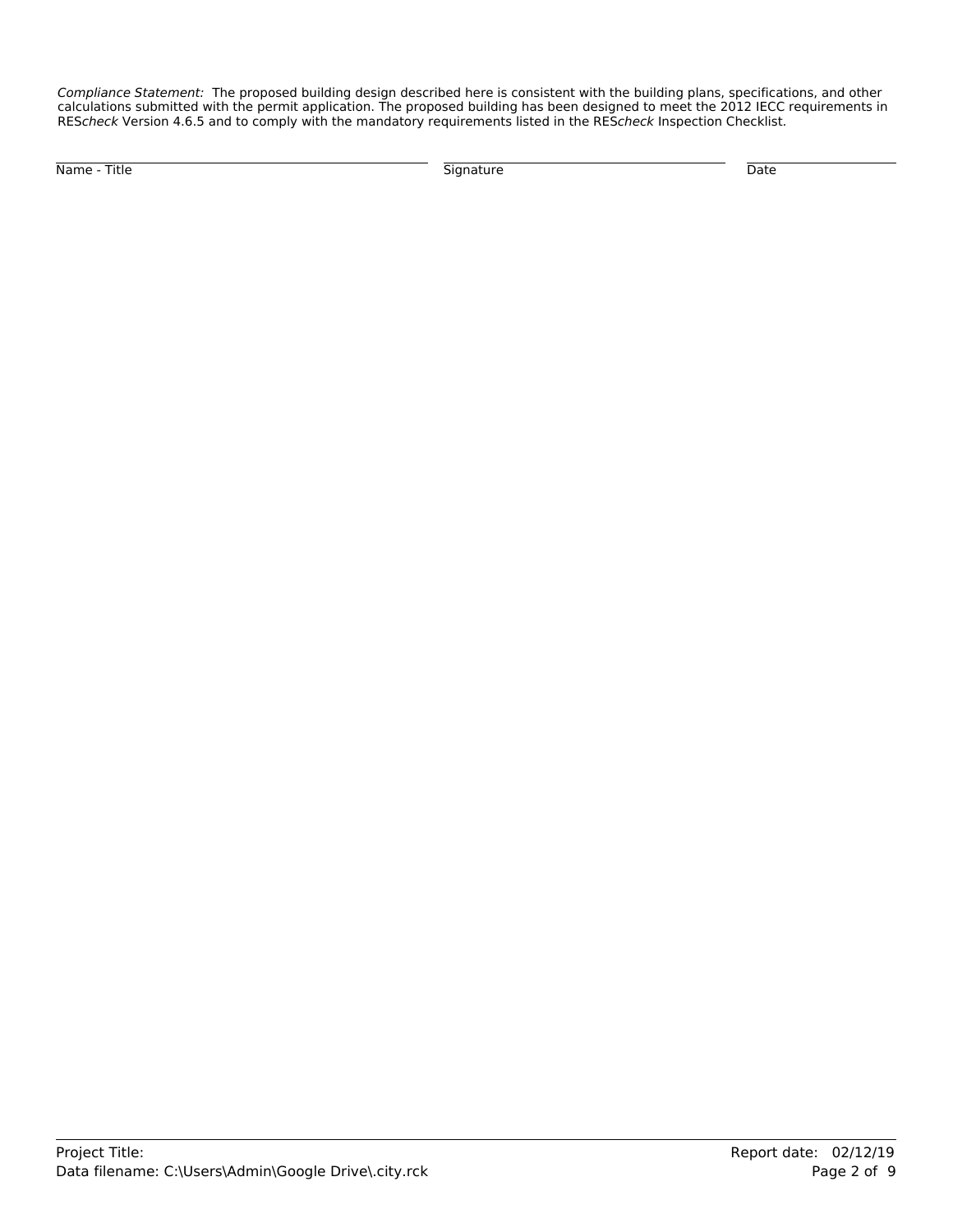## **Inspection Checklist RES***check* **Software Version 4.6.5**

Energy Code: 2012 IECC

Requirements: 0.0% were addressed directly in the RES*check* software

Text in the "Comments/Assumptions" column is provided by the user in the REScheck Requirements screen. For each requirement, the user certifies that a code requirement will be met and how that is documented, or that an exception is being claimed. Where compliance is itemized in a separate table, a reference to that table is provided.

| <b>Section</b><br>#<br>& Reg.ID                        | <b>Pre-Inspection/Plan Review</b>                                                                                                                                                                                                             | <b>Plans Verified</b><br><b>Value</b>    | <b>Field Verified</b><br><b>Value</b>    | <b>Complies?</b>                                                                        | <b>Comments/Assumptions</b> |
|--------------------------------------------------------|-----------------------------------------------------------------------------------------------------------------------------------------------------------------------------------------------------------------------------------------------|------------------------------------------|------------------------------------------|-----------------------------------------------------------------------------------------|-----------------------------|
| 103.1,<br>103.2<br>$[PR1]$ <sup>1</sup>                | Construction drawings and<br>documentation demonstrate<br>energy code compliance for the<br>building envelope.                                                                                                                                |                                          |                                          | $\square$ Complies<br>$\Box$ Does Not<br><b>Not Observable</b><br>$\Box$ Not Applicable |                             |
| 103.1,<br>103.2,<br>403.7<br>$[PR3]$ <sup>1</sup><br>◉ | Construction drawings and<br>documentation demonstrate<br>energy code compliance for<br>lighting and mechanical systems.<br>Systems serving multiple<br>dwelling units must demonstrate<br>compliance with the IECC<br>Commercial Provisions. |                                          |                                          | $\square$ Complies<br>$\Box$ Does Not<br>□ Not Observable<br>$\Box$ Not Applicable      |                             |
| 302.1,<br>403.6<br>$[PR2]$ <sup>2</sup><br>$\odot$     | Heating and cooling equipment is $\parallel$<br>sized per ACCA Manual S based<br>on loads calculated per ACCA<br>Manual J or other methods<br>approved by the code official.                                                                  | Heating:<br>Btu/hr<br>Cooling:<br>Btu/hr | Heating:<br>Btu/hr<br>Cooling:<br>Btu/hr | $\square$ Complies<br>⊿Does Not<br>Not Observable<br>$\Box$ Not Applicable              |                             |

**Additional Comments/Assumptions:**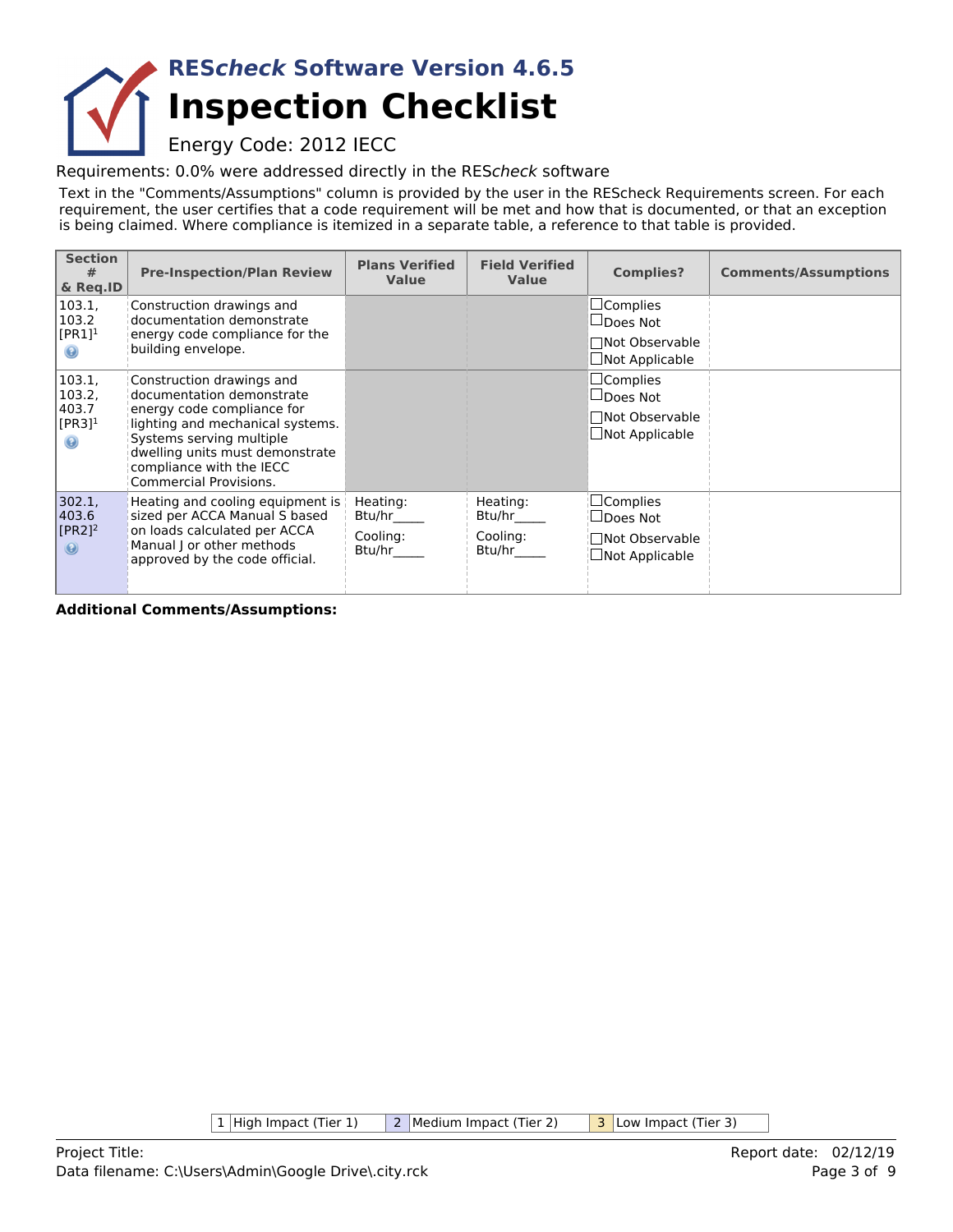| <b>Section</b><br>#<br>& Reg.ID                             | <b>Foundation Inspection</b>                                                                                                   | <b>Plans Verified</b><br><b>Value</b> | <b>Field Verified</b><br><b>Value</b> | <b>Complies?</b>                                                               | <b>Comments/Assumptions</b>                      |
|-------------------------------------------------------------|--------------------------------------------------------------------------------------------------------------------------------|---------------------------------------|---------------------------------------|--------------------------------------------------------------------------------|--------------------------------------------------|
| 402.1.1<br>$[FO1]$ <sup>1</sup><br>$\odot$                  | Slab edge insulation R-value.                                                                                                  | $R -$<br>Unheated<br>Heated           | <b>R-</b><br>Unheated<br>Heated       | $\Box$ Complies<br>$\Box$ Does Not<br>□Not Observable<br>$\Box$ Not Applicable | See the Envelope Assemblies<br>table for values. |
| 303.2,<br>402.2.9<br>$[FO2]$ <sup>1</sup><br>$\circledcirc$ | Slab edge insulation installed per<br>manufacturer's instructions.                                                             |                                       |                                       | $\Box$ Complies<br>$\Box$ Does Not<br>□Not Observable<br>$\Box$ Not Applicable |                                                  |
| 402.1.1<br>$[FO3]$ <sup>1</sup><br>$_{\odot}$               | Slab edge insulation<br>depth/length.                                                                                          | ft                                    | ft                                    | $\Box$ Complies<br>$\Box$ Does Not<br>□Not Observable<br>$\Box$ Not Applicable | See the Envelope Assemblies<br>table for values. |
| 303.2.1<br>$[FO11]^{2}$<br>$\circledcirc$                   | A protective covering is installed<br>to protect exposed exterior<br>insulation and extends a<br>minimum of 6 in. below grade. |                                       |                                       | $\Box$ Complies<br>$\Box$ Does Not<br>□Not Observable<br>$\Box$ Not Applicable |                                                  |
| 403.8<br>$[FO12]^{2}$<br>$\circledcirc$                     | Snow- and ice-melting system<br>controls installed.                                                                            |                                       |                                       | $\Box$ Complies<br>$\Box$ Does Not<br>□Not Observable<br>$\Box$ Not Applicable |                                                  |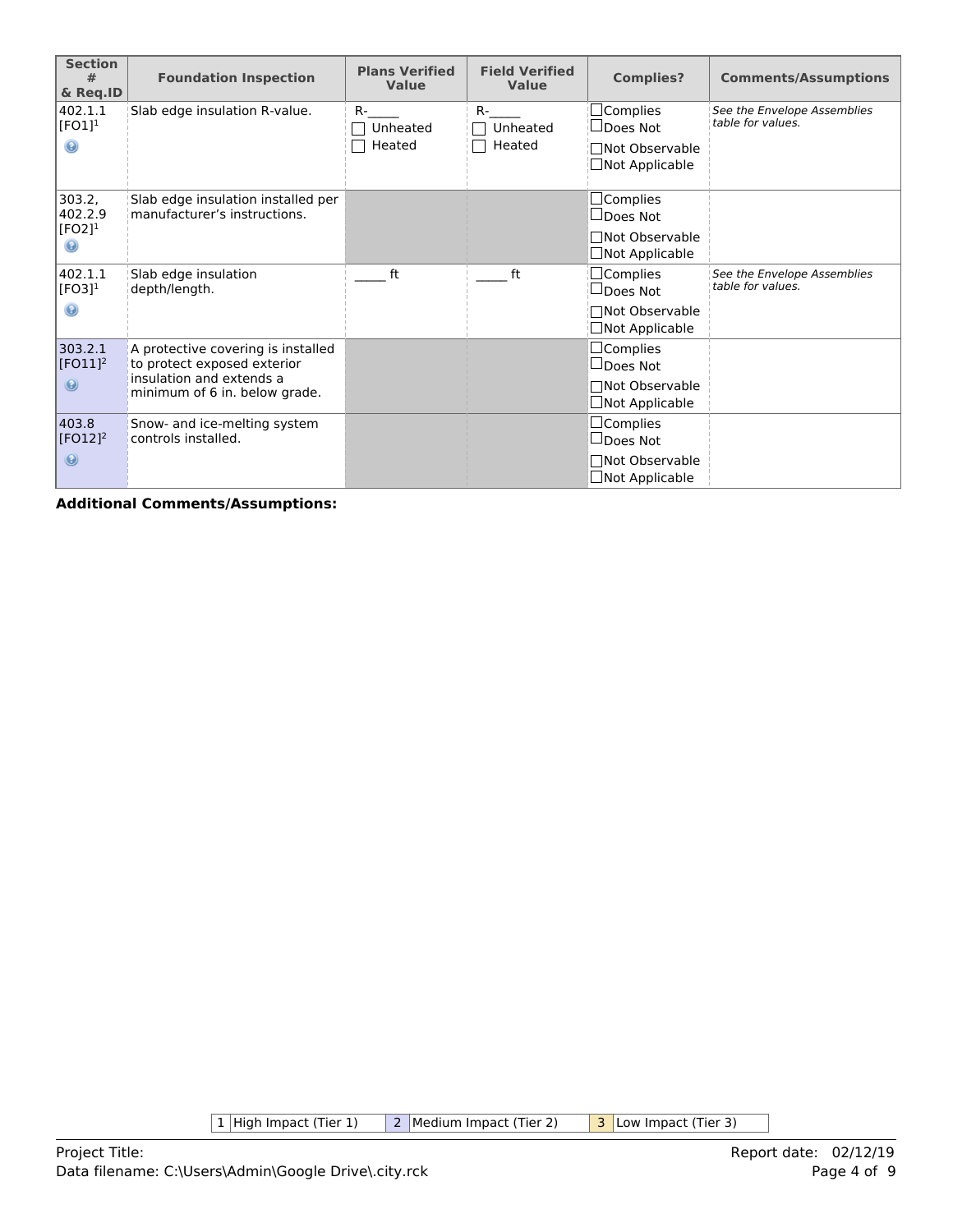| <b>Section</b><br>#<br>& Req.ID                                        | <b>Framing / Rough-In Inspection</b>                                                                          | <b>Plans Verified</b><br><b>Value</b> | <b>Field Verified</b><br><b>Value</b> | <b>Complies?</b>                         | <b>Comments/Assumptions</b>                      |
|------------------------------------------------------------------------|---------------------------------------------------------------------------------------------------------------|---------------------------------------|---------------------------------------|------------------------------------------|--------------------------------------------------|
| 402.1.1,<br>402.3.4<br>$[FR1]$ <sup>1</sup>                            | Door U-factor.                                                                                                | $U$ -                                 | $U$ - $\qquad$                        | $\Box$ Complies<br>$\Box$ Does Not       | See the Envelope Assemblies<br>table for values. |
| $_{\odot}$                                                             |                                                                                                               |                                       |                                       | □Not Observable<br>□Not Applicable       |                                                  |
| 402.1.1,<br>402.3.1,                                                   | Glazing U-factor (area-weighted<br>average).                                                                  | $U$ -                                 | $U$ - $\qquad$                        | $\Box$ Complies<br>$\Box$ Does Not       | See the Envelope Assemblies<br>table for values. |
| 402.3.3,<br>402.3.6,<br>402.5<br>$[FR2]$ <sup>1</sup><br>$\circledast$ |                                                                                                               |                                       |                                       | □Not Observable<br>□Not Applicable       |                                                  |
| 303.1.3<br>$[FR4]$ <sup>1</sup>                                        | U-factors of fenestration products<br>are determined in accordance                                            |                                       |                                       | $\Box$ Complies<br>$\Box$ Does Not       |                                                  |
| $_{\odot}$                                                             | with the NFRC test procedure or<br>taken from the default table.                                              |                                       |                                       | □Not Observable<br>$\Box$ Not Applicable |                                                  |
| 402.4.1.1<br>[FR23] $1$                                                | Air barrier and thermal barrier<br>installed per manufacturer's                                               |                                       |                                       | $\Box$ Complies<br>$\Box$ Does Not       |                                                  |
|                                                                        | instructions.                                                                                                 |                                       |                                       | □Not Observable<br>$\Box$ Not Applicable |                                                  |
| 402.4.3<br>[FR20] $1$                                                  | Fenestration that is not site built<br>is listed and labeled as meeting                                       |                                       |                                       | $\Box$ Complies<br>$\Box$ Does Not       |                                                  |
| $_{\odot}$                                                             | AAMA /WDMA/CSA 101/I.S.2/A440<br>or has infiltration rates per NFRC<br>400 that do not exceed code<br>limits. |                                       |                                       | □Not Observable<br>$\Box$ Not Applicable |                                                  |
| 402.4.4<br>[ $FR16$ ] <sup>2</sup>                                     | IC-rated recessed lighting fixtures<br>sealed at housing/interior finish                                      |                                       |                                       | □Complies<br>□Does Not                   |                                                  |
| $\odot$                                                                | and labeled to indicate ≤2.0 cfm<br>leakage at 75 Pa.                                                         |                                       |                                       | □Not Observable<br>□Not Applicable       |                                                  |
| 403.2.1<br>$[FR12]$ <sup>1</sup>                                       | Supply ducts in attics are<br>insulated to $\geq$ R-8. All other ducts                                        | $R$ - $\qquad$<br>$R-$                | $R$ - $\qquad$<br>$R$ - $\qquad$      | $\Box$ Complies<br>$\Box$ Does Not       |                                                  |
| $\odot$                                                                | in unconditioned spaces or<br>outside the building envelope are<br>insulated to $\geq$ R-6.                   |                                       |                                       | <b>Not Observable</b><br>□Not Applicable |                                                  |
| 403.2.2<br>$[FR13]^{1}$                                                | All joints and seams of air ducts,<br>air handlers, and filter boxes are                                      |                                       |                                       | $\Box$ Complies<br>$\Box$ Does Not       |                                                  |
| $_{\odot}$                                                             | sealed.                                                                                                       |                                       |                                       | □Not Observable<br>□Not Applicable       |                                                  |
| 403.2.3<br>$[FR15]^{3}$                                                | Building cavities are not used as<br>ducts or plenums.                                                        |                                       |                                       | □Complies<br>$\Box$ Does Not             |                                                  |
| $\circledcirc$                                                         |                                                                                                               |                                       |                                       | □Not Observable<br>$\Box$ Not Applicable |                                                  |
| 403.3                                                                  | HVAC piping conveying fluids                                                                                  | $R$ - $\qquad$                        | $R$ - $\qquad$                        | □Complies                                |                                                  |
| $[FR17]^2$<br>$\circledcirc$                                           | above 105 ºF or chilled fluids<br>below 55 ºF are insulated to ≥R-                                            |                                       |                                       | $\Box$ Does Not<br>□Not Observable       |                                                  |
|                                                                        | 3.                                                                                                            |                                       |                                       | □Not Applicable                          |                                                  |
| 403.3.1<br>[FR24] $1$                                                  | Protection of insulation on HVAC<br>piping.                                                                   |                                       |                                       | $\Box$ Complies<br>$\Box$ Does Not       |                                                  |
|                                                                        |                                                                                                               |                                       |                                       | □Not Observable<br>$\Box$ Not Applicable |                                                  |
| 403.4.2<br>[ $FR18$ ] <sup>2</sup>                                     | Hot water pipes are insulated to<br>$\geq$ R-3.                                                               | $R$ - $\qquad$                        | $R$ -                                 | □Complies<br>$\Box$ Does Not             |                                                  |
| $\odot$                                                                |                                                                                                               |                                       |                                       | □Not Observable                          |                                                  |
|                                                                        |                                                                                                               |                                       |                                       | $\Box$ Not Applicable                    |                                                  |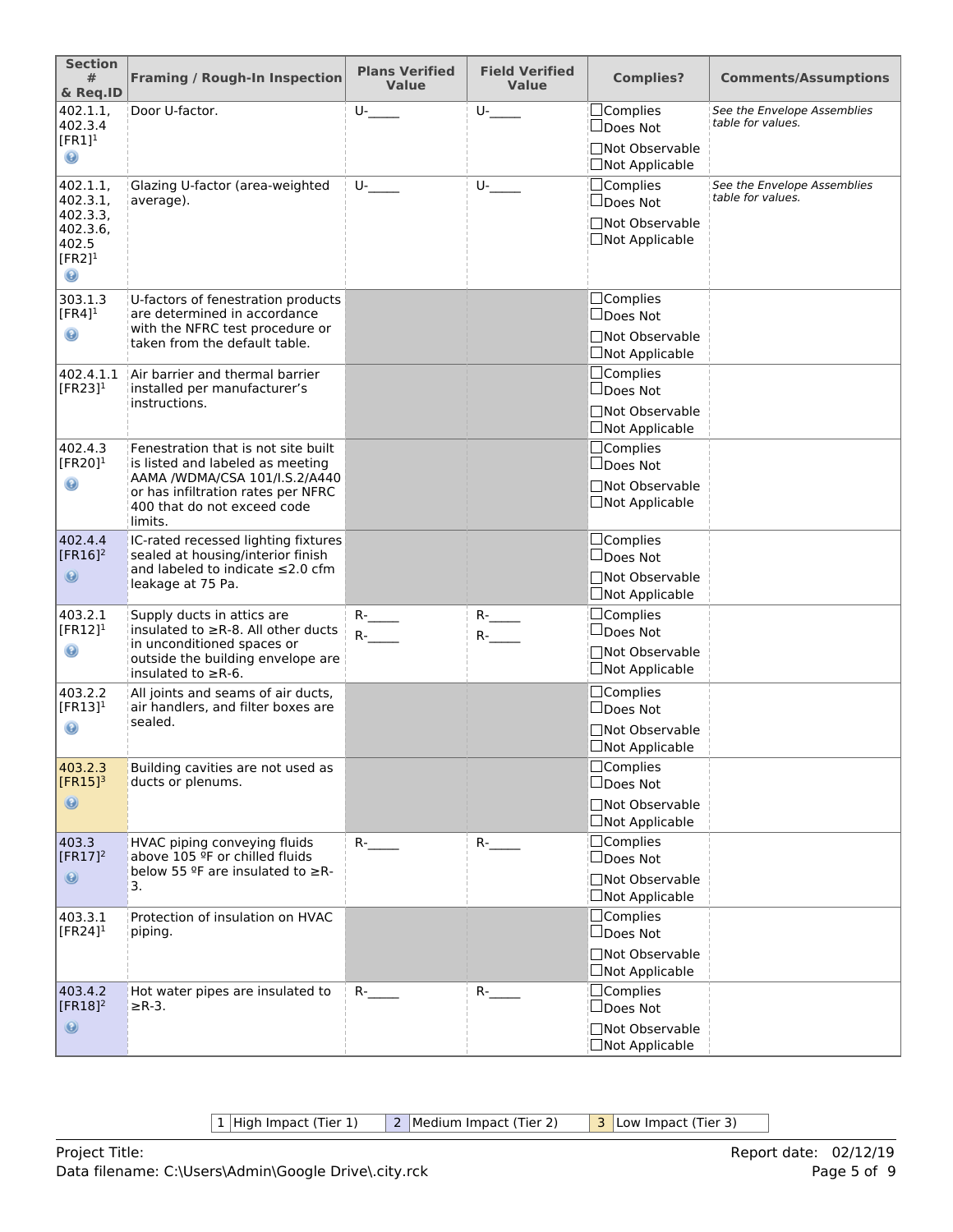| <b>Section</b><br>#<br>$\&$ Reg.ID   | <b>Framing / Rough-In Inspection</b>                                                                        | <b>Plans Verified</b><br><b>Value</b> | <b>Field Verified</b><br><b>Value</b> | <b>Complies?</b>                                                                  | <b>Comments/Assumptions</b> |
|--------------------------------------|-------------------------------------------------------------------------------------------------------------|---------------------------------------|---------------------------------------|-----------------------------------------------------------------------------------|-----------------------------|
| 403.5<br><b>IFR1912</b><br>$\bullet$ | Automatic or gravity dampers are  <br>$\vert$ installed on all outdoor air $\vert$<br>intakes and exhausts. |                                       |                                       | $\sqcup$ Complies<br>$\Box$ Does Not<br> ∏Not Observable<br>$\Box$ Not Applicable |                             |

 $\boxed{1}$  High Impact (Tier 1)  $\boxed{2}$  Medium Impact (Tier 2)  $\boxed{3}$  Low Impact (Tier 3)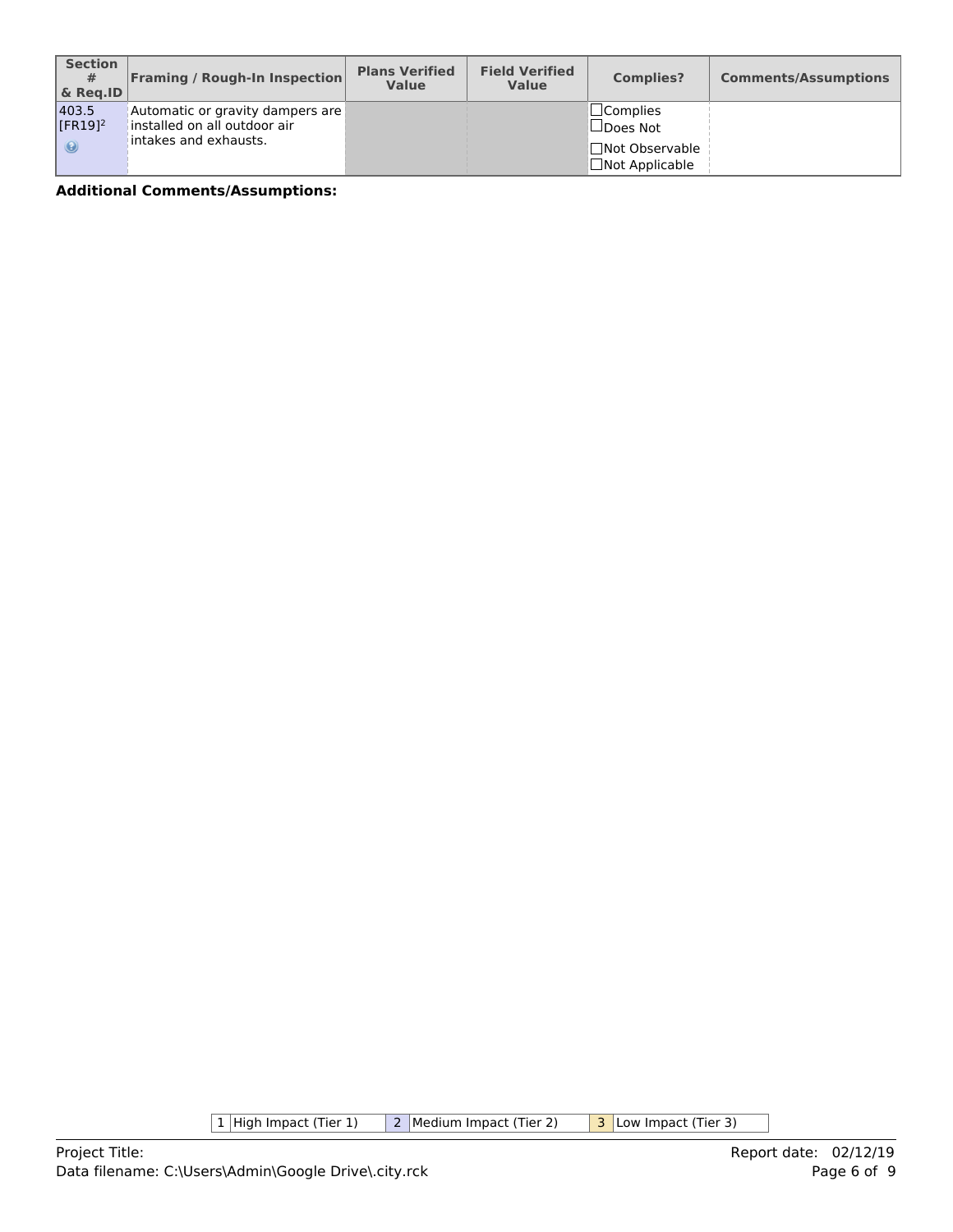| <b>Section</b><br>#<br>& Req.ID   | <b>Insulation Inspection</b>                                                                    | <b>Plans Verified</b><br>Value | <b>Field Verified</b><br>Value | <b>Complies?</b>                                 | <b>Comments/Assumptions</b>                      |
|-----------------------------------|-------------------------------------------------------------------------------------------------|--------------------------------|--------------------------------|--------------------------------------------------|--------------------------------------------------|
| 303.1<br>$[IN13]^{2}$             | All installed insulation is labeled<br>or the installed R-values<br>provided.                   |                                |                                | $\square$ Complies<br>□Does Not                  |                                                  |
| $\circledcirc$                    |                                                                                                 |                                |                                | □Not Observable<br>$\Box$ Not Applicable         |                                                  |
| 402.1.1,<br>402.2.6               | Floor insulation R-value.                                                                       | $R -$<br>Wood                  | $R-$<br>Wood                   | $\Box$ Complies<br>$\Box$ Does Not               | See the Envelope Assemblies<br>table for values. |
| [IN1] $^1$<br>◉                   |                                                                                                 | Steel                          | Steel                          | $\sqcap$ Not Observable<br>$\Box$ Not Applicable |                                                  |
| 303.2,<br>402.2.7                 | Floor insulation installed per<br>manufacturer's instructions, and                              |                                |                                | $\Box$ Complies<br>$\square$ Does Not            |                                                  |
| [IN2] $^1$<br>$\odot$             | in substantial contact with the<br>underside of the subfloor.                                   |                                |                                | <b>□Not Observable</b><br>$\Box$ Not Applicable  |                                                  |
| 402.1.1.<br>$402.2.5$ ,           | Wall insulation R-value. If this is a<br>mass wall with at least $\frac{1}{2}$ of the           | $R -$<br>Wood                  | $R-$<br>Wood                   | $\Box$ Complies<br>⊿Does Not                     | See the Envelope Assemblies<br>table for values. |
| 402.2.6<br>$[IN3]^{1}$<br>$\odot$ | wall insulation on the wall<br>exterior, the exterior insulation<br>requirement applies (FR10). | Mass<br>Steel                  | Mass<br>Steel                  | Not Observable<br>⊿Not Applicable                |                                                  |
| 303.2<br>$[IN4]$ <sup>1</sup>     | Wall insulation is installed per<br>manufacturer's instructions.                                |                                |                                | $\Box$ Complies<br>□Does Not                     |                                                  |
| ◉                                 |                                                                                                 |                                |                                | <b>□Not Observable</b><br>□Not Applicable        |                                                  |

 $\boxed{1}$  High Impact (Tier 1)  $\boxed{2}$  Medium Impact (Tier 2)  $\boxed{3}$  Low Impact (Tier 3)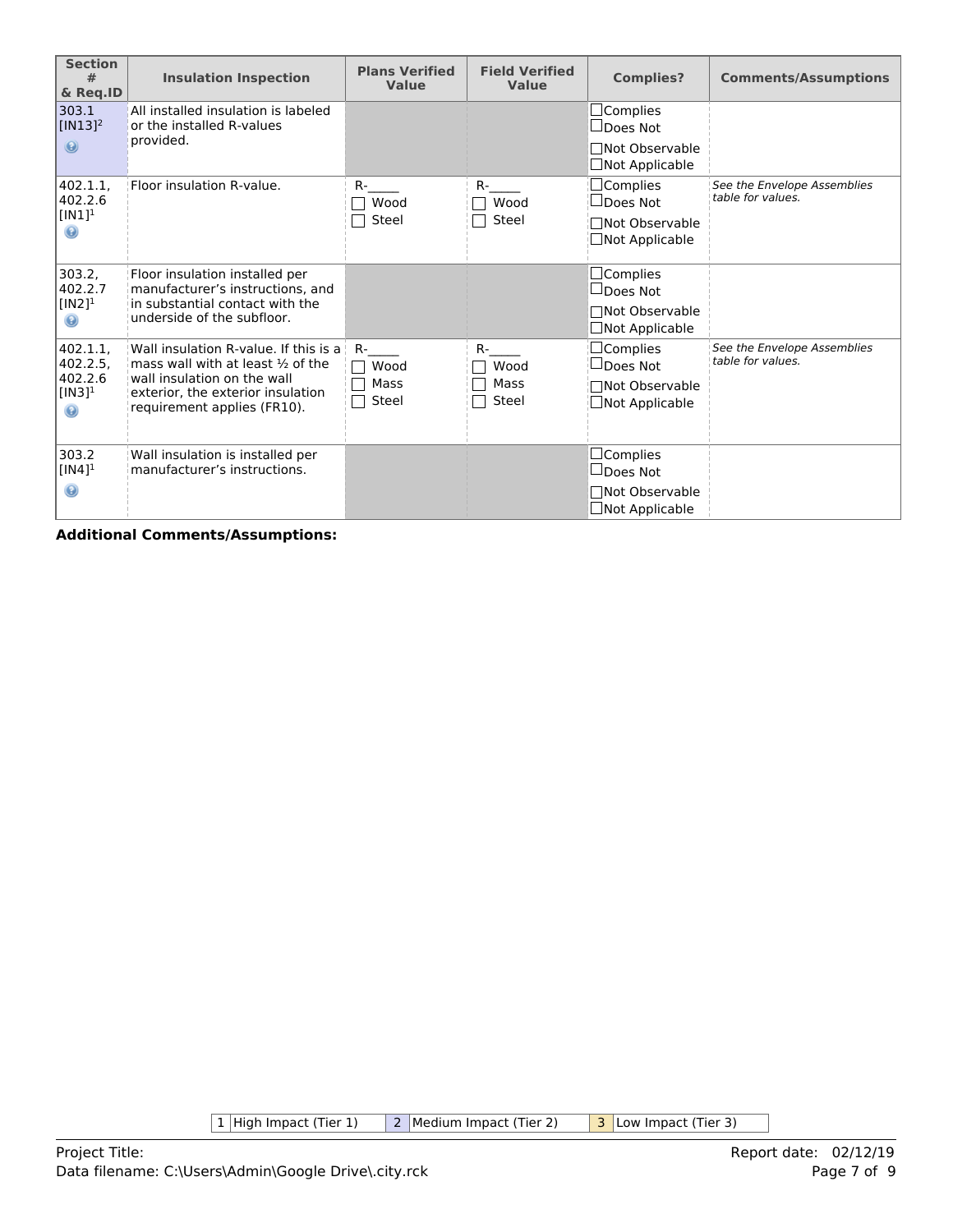| <b>Section</b><br>#<br>& Req.ID                                                       | <b>Final Inspection Provisions</b>                                                                                                                                                                                            | <b>Plans Verified</b><br><b>Value</b> | <b>Field Verified</b><br><b>Value</b> | <b>Complies?</b>                                                                     | <b>Comments/Assumptions</b>                      |
|---------------------------------------------------------------------------------------|-------------------------------------------------------------------------------------------------------------------------------------------------------------------------------------------------------------------------------|---------------------------------------|---------------------------------------|--------------------------------------------------------------------------------------|--------------------------------------------------|
| 402.1.1,<br>402.2.1,<br>402.2.2,<br>402.2.6<br>$[FI1]$ <sup>1</sup><br>$\circledcirc$ | Ceiling insulation R-value.                                                                                                                                                                                                   | $R-$<br>$\Box$ Wood<br>Steel          | $R-$<br>Wood<br>Steel                 | ∣□Complies<br>$\Box$ Does Not<br>□Not Observable<br>□Not Applicable                  | See the Envelope Assemblies<br>table for values. |
| 303.1.1.1,<br>303.2<br>$[F12]$ <sup>1</sup><br>$_{\odot}$                             | Ceiling insulation installed per<br>manufacturer's instructions.<br>Blown insulation marked every<br>$300$ ft <sup>2</sup> .                                                                                                  |                                       |                                       | $\square$ Complies<br>$\square$ Does Not<br>□Not Observable<br>$\Box$ Not Applicable |                                                  |
| 402.2.3<br>$[$ FI22] <sup>2</sup>                                                     | Vented attics with air permeable<br>insulation include baffle adjacent<br>to soffit and eave vents that<br>extends over insulation.                                                                                           |                                       |                                       | $\Box$ Complies<br>$\Box$ Does Not<br>□Not Observable<br>$\Box$ Not Applicable       |                                                  |
| 402.2.4<br>$[F13]$ <sup>1</sup><br>$\odot$                                            | Attic access hatch and door<br>insulation $\geq$ R-value of the<br>adjacent assembly.                                                                                                                                         | $R$ -                                 | $R$ -                                 | <b>Complies</b><br>$\Box$ Does Not<br>□Not Observable<br>□Not Applicable             |                                                  |
| 402.4.1.2<br>$[FI17]^{1}$<br>$\circledast$                                            | Blower door test @ 50 Pa. <= 5<br>ach in Climate Zones 1-2, and<br><= 3 ach in Climate Zones 3-8.                                                                                                                             | $ACH 50 =$                            | $ACH 50 =$                            | $\Box$ Complies<br>$\square$ Does Not<br>□Not Observable<br><b>□Not Applicable</b>   |                                                  |
| 403.2.2<br>$[FI4]$ <sup>1</sup><br>$_{\odot}$                                         | Duct tightness test result of $\leq$ = 4<br>cfm/100 ft2 across the system or<br>$\epsilon$ =3 cfm/100 ft2 without air<br>handler @ 25 Pa. For rough-in<br>tests, verification may need to<br>occur during Framing Inspection. | $-$ cfm/100<br>$\overline{ft^2}$      | $_{\rm -}$ cfm/100<br>ft <sup>2</sup> | ⊡Complies<br>$\square$ Does Not<br>□Not Observable<br>□Not Applicable                |                                                  |
| 403.2.2.1<br>$[FI24]$ <sup>1</sup>                                                    | Air handler leakage designated<br>by manufacturer at <= 2% of<br>design air flow.                                                                                                                                             |                                       |                                       | $\Box$ Complies<br>$\Box$ Does Not<br>□Not Observable<br>□Not Applicable             |                                                  |
| 403.1.1<br>$[F19]^{2}$<br>$\odot$                                                     | Programmable thermostats<br>installed on forced air furnaces.                                                                                                                                                                 |                                       |                                       | $\Box$ Complies<br>$\Box$ Does Not<br>□Not Observable<br>□Not Applicable             |                                                  |
| 403.1.2<br>[FI10] <sup>2</sup><br>$\odot$                                             | Heat pump thermostat installed<br>on heat pumps.                                                                                                                                                                              |                                       |                                       | $\Box$ Complies<br>□Does Not<br>□Not Observable<br>□Not Applicable                   |                                                  |
| 403.4.1<br>$[F111]^2$<br>$\odot$                                                      | Circulating service hot water<br>systems have automatic or<br>accessible manual controls.                                                                                                                                     |                                       |                                       | $\Box$ Complies<br>$\Box$ Does Not<br>□Not Observable<br>□Not Applicable             |                                                  |
| 403.5.1<br>$[F125]^{2}$                                                               | All mechanical ventilation system<br>fans not part of tested and listed<br>HVAC equipment meet efficacy<br>and air flow limits.                                                                                               |                                       |                                       | $\Box$ Complies<br>$\Box$ Does Not<br>□Not Observable<br>□Not Applicable             |                                                  |
| 404.1<br>$[F16]$ <sup>1</sup><br>$_{\textcircled{\scriptsize{s}}}$                    | 75% of lamps in permanent<br>fixtures or 75% of permanent<br>fixtures have high efficacy lamps.<br>Does not apply to low-voltage<br>lighting.                                                                                 |                                       |                                       | $\Box$ Complies<br>$\Box$ Does Not<br>□Not Observable<br>□Not Applicable             |                                                  |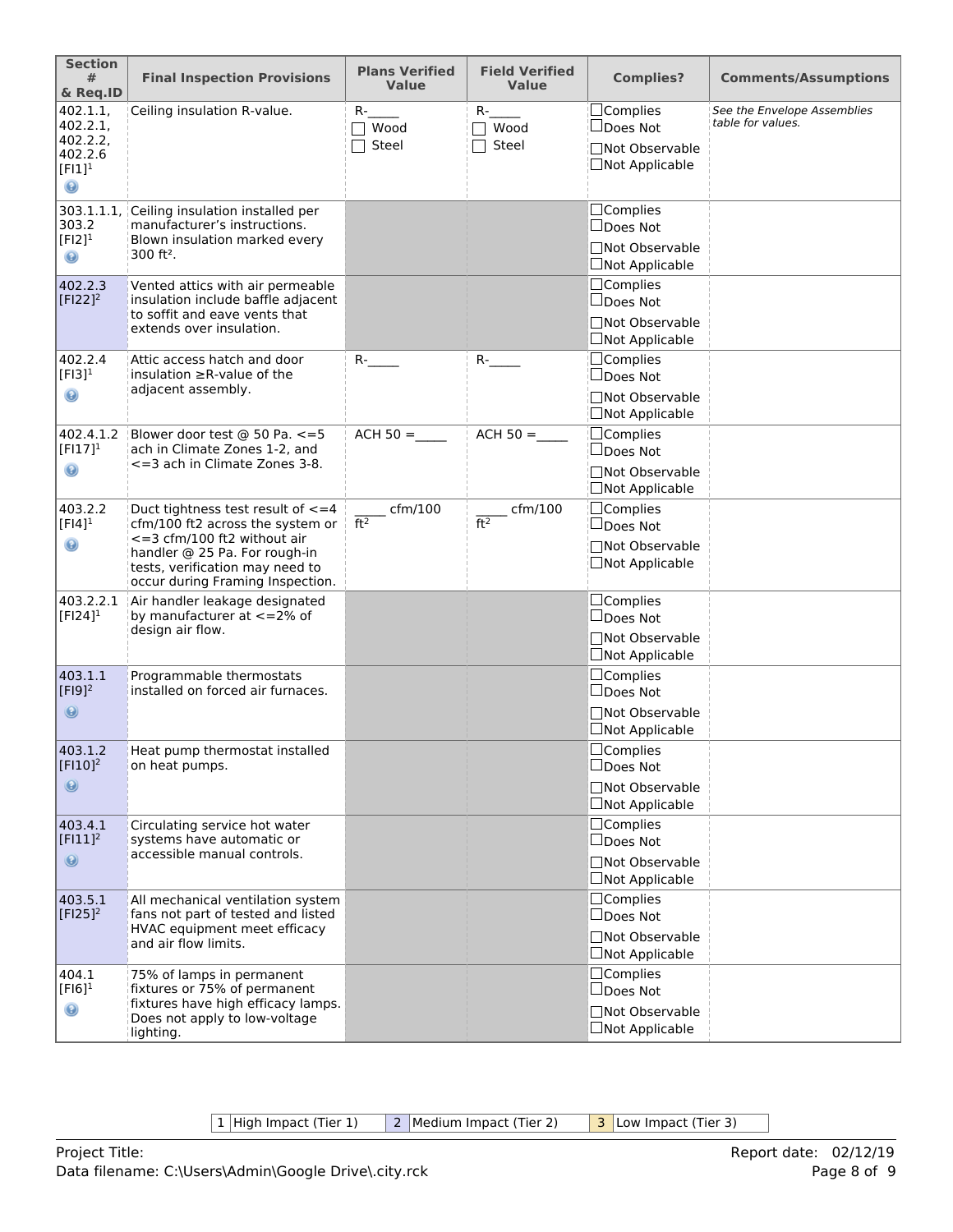| <b>Section</b><br>#<br>& Reg.ID  | <b>Final Inspection Provisions</b>                           | <b>Plans Verified</b><br><b>Value</b> | <b>Field Verified</b><br><b>Value</b> | <b>Complies?</b>                               | <b>Comments/Assumptions</b> |
|----------------------------------|--------------------------------------------------------------|---------------------------------------|---------------------------------------|------------------------------------------------|-----------------------------|
| 404.1.1<br>$[FI23]$ <sup>3</sup> | Fuel gas lighting systems have<br>no continuous pilot light. |                                       |                                       | $\Box$ Complies<br>$\Box$ Does Not             |                             |
|                                  |                                                              |                                       |                                       | <b>Not Observable</b><br>$\Box$ Not Applicable |                             |
| 401.3<br>$[F17]^{2}$             | Compliance certificate posted.                               |                                       |                                       | $\Box$ Complies<br>$\Box$ Does Not             |                             |
| $\odot$                          |                                                              |                                       |                                       | <b>Not Observable</b><br>$\Box$ Not Applicable |                             |
| 303.3<br>$[FI18]$ <sup>3</sup>   | Manufacturer manuals for<br>mechanical and water heating     |                                       |                                       | $\Box$ Complies<br>□Does Not                   |                             |
| $\odot$                          | systems have been provided.                                  |                                       |                                       | □Not Observable<br>$\Box$ Not Applicable       |                             |